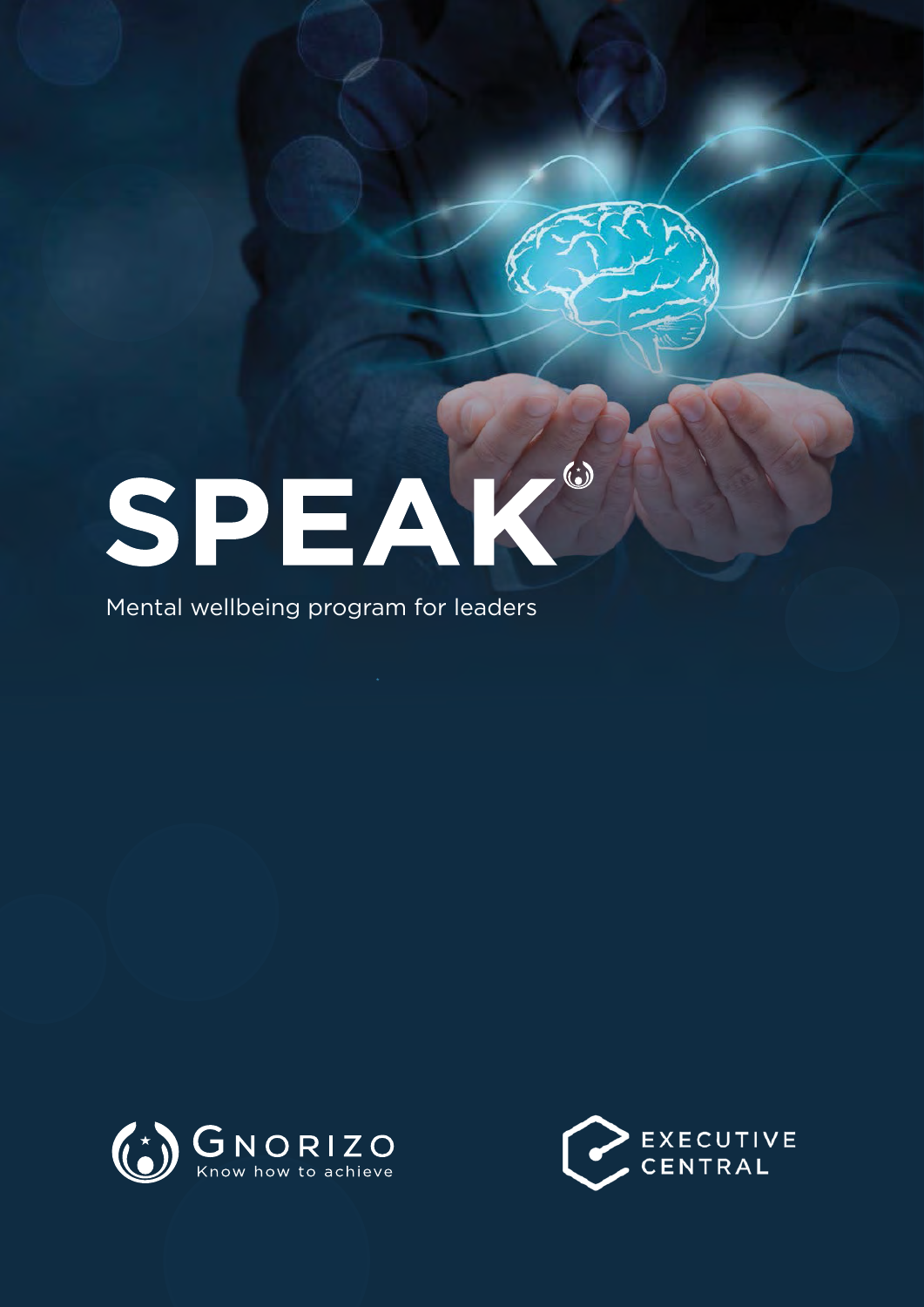### **SPEAK**<sup>°</sup> stands for:

### **Signs**

Signs an individual may be experiencing a mental health concern

### **Prepare**

How you Prepare to SPEAK

### **Environment**

Considering the Environment, including time, timing and place

### **Articulate**

What you need to Articulate

**Know** What you need to Know **The SPEAK<sup>®</sup> mental wellbeing program** builds leader awareness of mental health concerns within the organisation.

**SPEAK**<sup>®</sup> provides leaders with training and individual support on initiating, engaging and managing critical conversations about mental health and wellbeing, whether amongst teams or with individual staff.

SPEAK<sup>®</sup> equips all leaders and staff with guidelines, strategies and resources for understanding, identifying, responding to and managing individual mental health concerns, and supporting mental wellbeing.

SPEAK<sup>®</sup> provides guidance on developing best practice mental wellbeing initiatives. The program fosters a psychologically healthy and safe workplace and individual capacity to manage workplace pressures, thereby improving resilience and retention. Speaking about mental health concerns may assist with understanding what could be impacting on someone's behaviour or performance.

SPEAK<sup>®</sup> may change someone's life.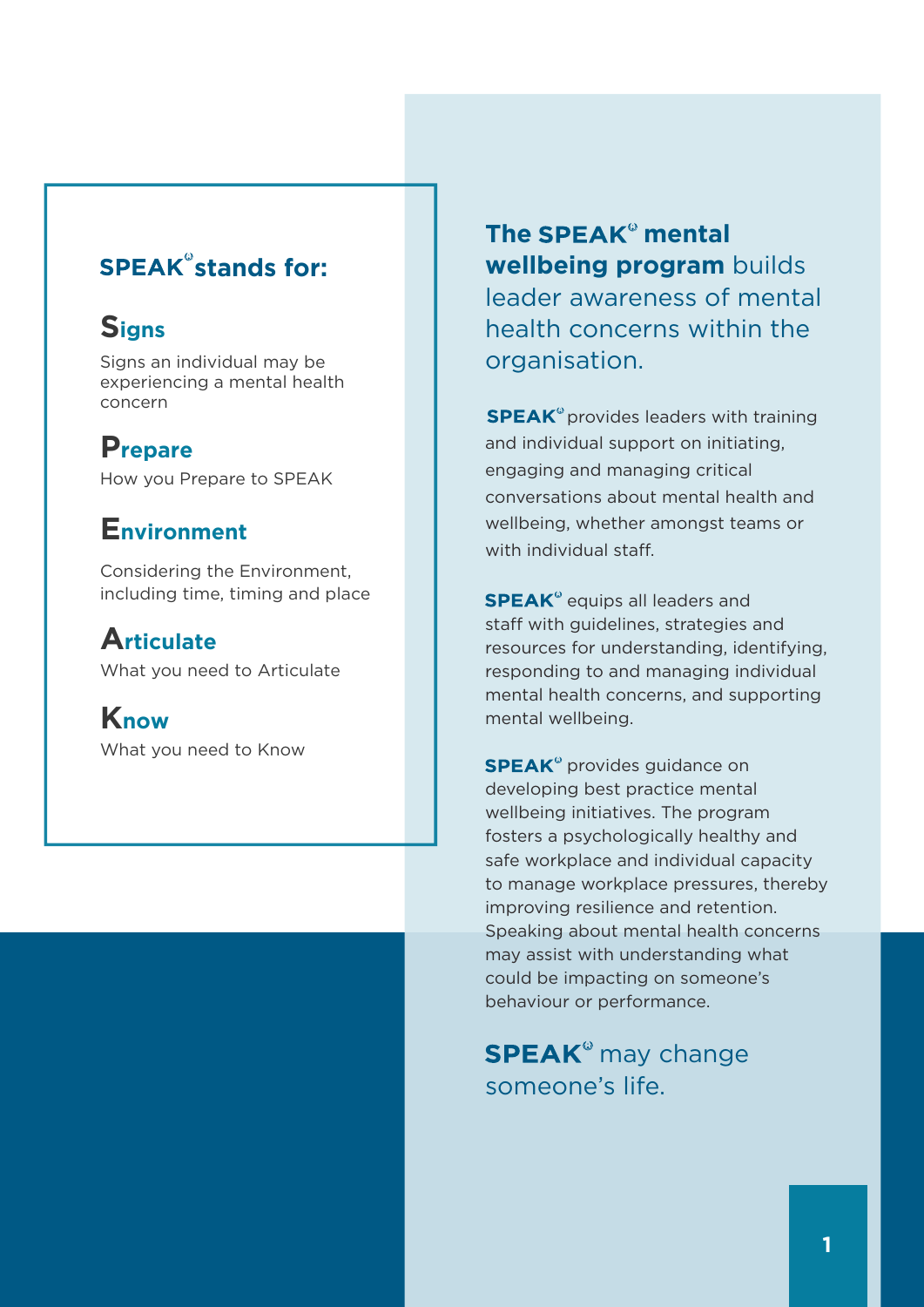

## **SPEAK<sup>®</sup> INVOLVES three key components:**

- 1.  $2$  hour SPEAK<sup>®</sup>, training on the skills needed to SPEAK<sup>®</sup> with your team.
- 2. One-on-one participant coaching from a senior executive coach to strategize how you SPEAK<sup>®</sup> with your team.
- 3. A digital resource kit: Information, tips, content and guidance to support leaders to embed SPEAKing in team culture.

### **AUDIENCE**

The SPEAK<sup>®</sup> program enhances the organisation's capacity to support the mental health and wellbeing of its most valuable resource – its staff. Specifically, it equips leaders with the approaches, attitudes, tools, and techniques to enable earlier intervention and improved mental wellbeing management outcomes.

The audience for  $SPEAK<sup>°</sup>$  is middle to senior organisational leaders who need the skills and knowledge to effectively support and manage the mental wellbeing of their staff.

It is recommended SPEAK<sup>®</sup> sessions be introduced by a senior leader, demonstrating organisational commitment and creating buy-in for the program and to mental health and wellbeing. Each session is structured so that attendees participate with peers, facilitating trust and capacity for open conversations.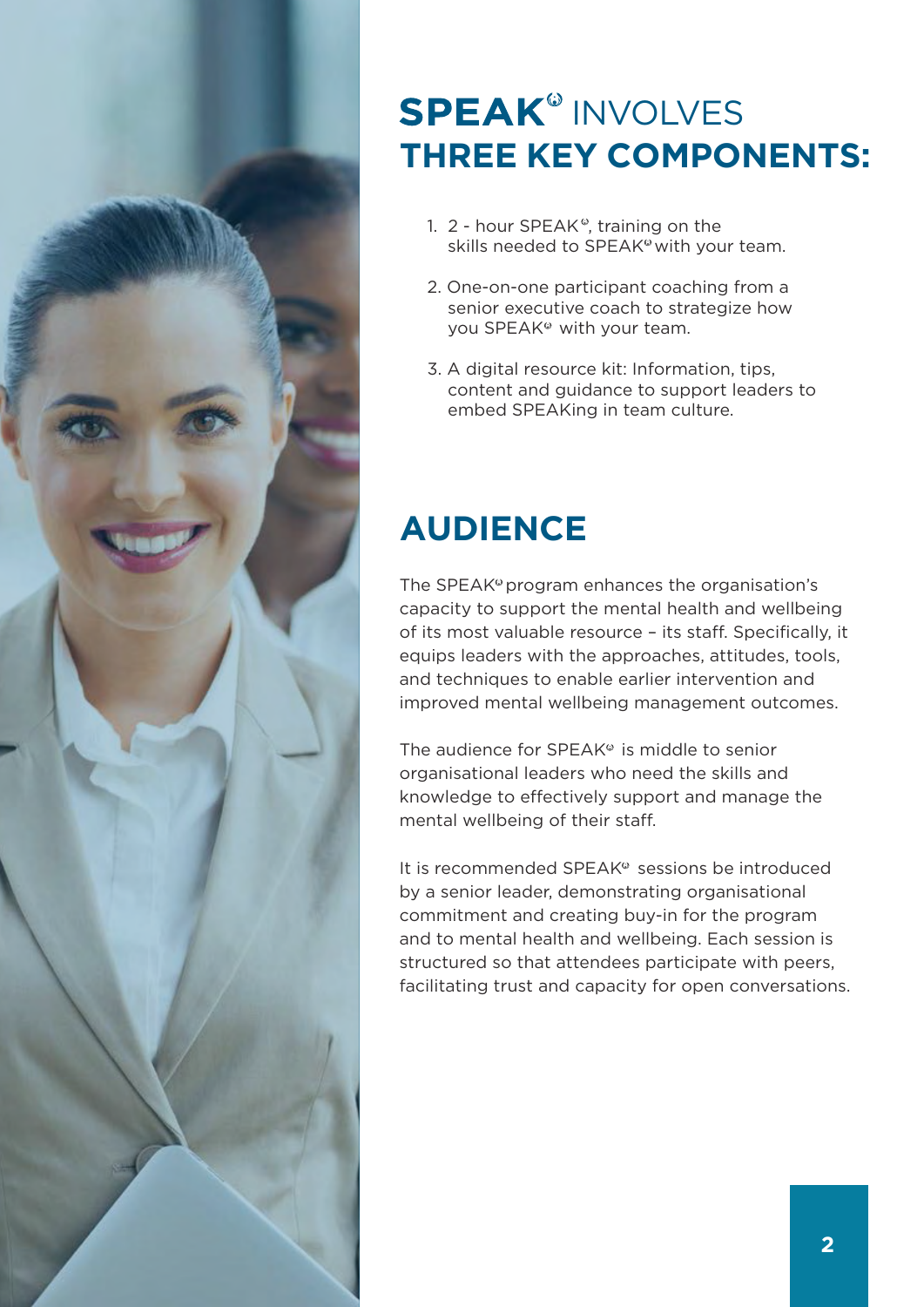### **KEY TAKEAWAYS FOR PARTICIPANTS**

- • The skills to identify signs of mental health concerns in self and others
- • The skills to have conversations with staff experiencing mental health concerns
- • Guidance on referrals: where to refer staff for professional support
- • Access to a resource kit for keeping mental health and wellbeing alive in the organisation

### **WHY YOU NEED TO SPEAK**

Creating resilience through mental health and wellbeing is key to a high performing culture. In the current climate of social isolation and increased work pressure, the SPEAK $\degree$  program is especially relevant.

The SPEAK $\degree$  program provides the knowledge and skills to proactively foster a psychologically healthy and safe workplace, developing individual capacity to manage workplace pressures and build resilience. The benefits of SPEAK<sup>®</sup> extend to the entire organisation, enhancing the internal and external brand and supporting growth.



### **WHAT'S UNIQUE ABOUT SPEAK<sup>®</sup>?**

The SPEAK<sup>®</sup> program

Provides skills and understandings that engage everyone in the organisation – not just leaders

Creates a shared positive culture of attention to mental health and wellbeing

Provides an actionable toolkit for both preventing and managing psychological risk

Moves on from EAP outsourcing models, instead building resilient and positive cultures within the organisation

Transformative impacts on culture, performance and productivity as flow-on effects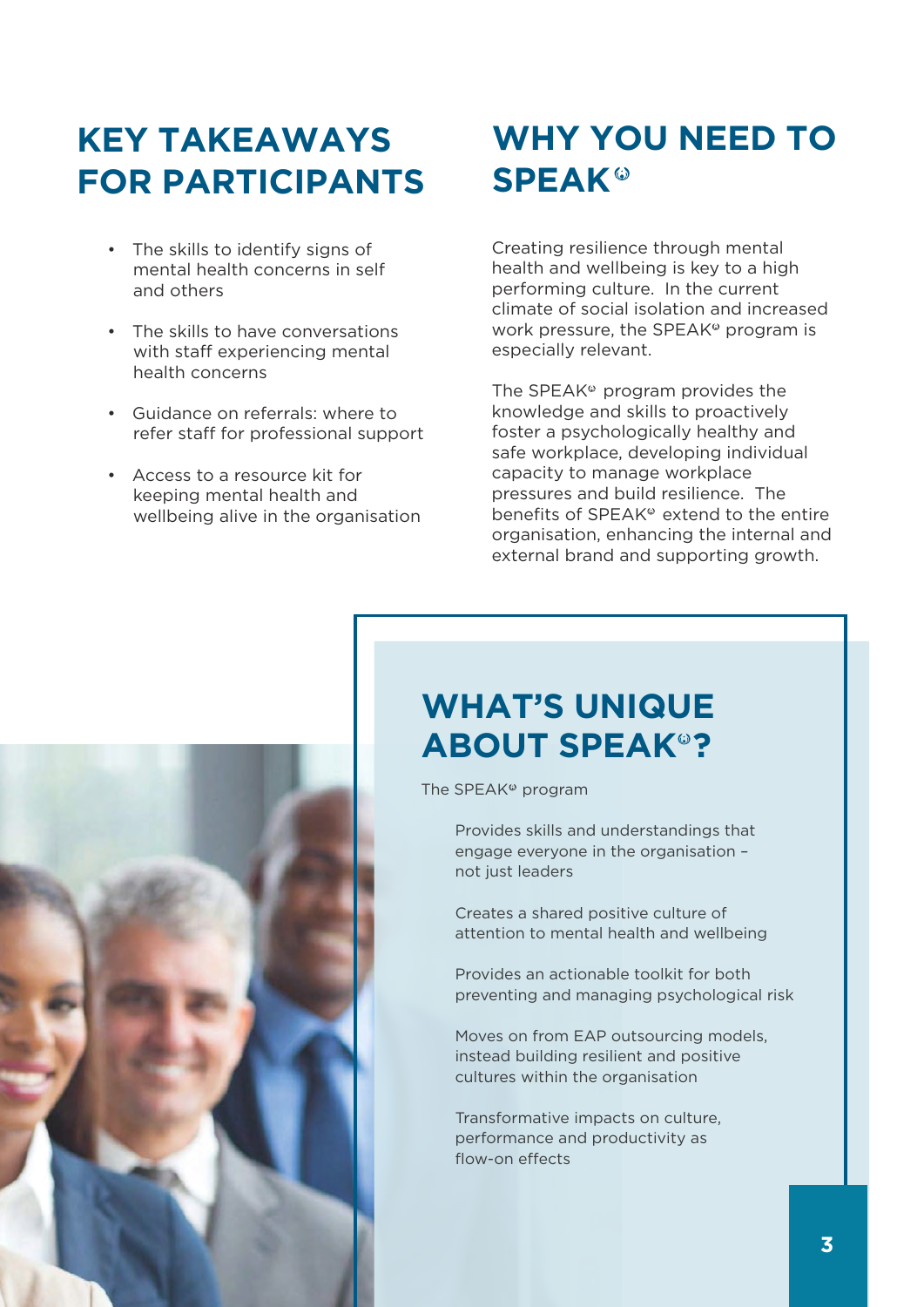

#### **EVIDENCE SUPPORTS THE IMPORTANCE OF WORKPLACE WELLBEING**

The impact of mental health issues on organisational productivity, performance and safety is well established, with a solid body of academic studies on the issue, as surveyed by Harvard University. (2010)<sup>1</sup> and WHO  $(2019)^2$ . The 2014 PWC, creating a mentally healthy workplace: Return on investment analysis report demonstrated an ROI of 2.3, with benefits in increased productivity and performance, decreased absenteeism and reduced compensation claims.3

The PWC Report noted the prevalence of mental health issues in Australia, (with 45% of Australians between the ages of 16 and 85 experiencing a mental health

issue at some point in their lives), and the impact on organisational performance. A broad spectrum of industries were found to be affected by mental health conditions, from finance and insurance, to IT, mining. construction, hospitality, media, professional technical and arts and recreation.<sup>4</sup>

Mental health and wellbeing concerns are intensified given COVID-19. An article by the Australian Institute of Company Directors confirms 'Why leaders must talk to staff on mental health' (2020)<sup>5</sup>. Given the high level of mental health issues and subsequent rising insurance claims, a gap in corporate risk management and leadership in this area is evident. Appropriately managing mental health concerns may assist with understanding what could be impacting on a team, team member and/or organisational performance.

#### **WELLBEING IMPACTS THE BOTTOM LINE**

Evidence-based research has identified wellbeing in the workplace as positively impacting on the bottom line.<sup>6</sup> Research has also identified occupations with higher risk of common mental health concerns may be those with high job demands, particularly emotional demands and lack of job security.<sup>7</sup>

As a staggering \$4.3 billion in lost productivity each year is due to undiagnosed depression, early intervention and adequate management of mental health concerns in the workplace are vital, more so now than ever before given the impact of COVID-19 on mental health.8

<sup>1</sup> Harvard University. Mental health problems in the workplace (2010): https://www.health.harvard.edu/newsletter\_article/mental-health-problems-in-the-workplace

<sup>2</sup>WHO. Mental Health and Substance Use. Mental Health in the workplace (2019): https://www.who.int/teams/mental-health-and-substance-use/mental-health-in-the-workplace <sup>3</sup>PwC PricewaterhouseCoopers Australia, Creating a mentally healthy workplace: Return on investment analysis (2014).

<sup>4</sup>PwC PricewaterhouseCoopers Australia, Creating a mentally healthy workplace: Return on investment analysis (2014).

<sup>5</sup>Australian Institute of Company Directors. Why leaders must talk to staff on mental health (2020): https://aicd.companydirectors.com.au/membership/membership-update/why-leaders-must-talk-to-staff-on-mental-health

<sup>«</sup>Harter, J.K., Schmidt, F.L., & Keyes, C.L.M. (2003). Flourishing: The Positive Person and the Good Life (Chapter 9, pp. 205-224), edited by Corey L.M. Keyes and Jonathan Haidt<br>and published by the American Psychological A

<sup>7</sup>Stansfeld, S. A., Rasul, F. R., Head, J., Singleton, N. (2011). Occupation and mental health in a national UK survey. Journal of Social Psychiatry Psychiatric Epidemiology. 46:101–110. ®Whiteford, H.A., Sheridan. J., Cleary, C.M., and Hilton, M.F. "The work outcomes research cost-benefit (WORC) project: the return on investment for facilitating help seeking<br>behaviour." Australian and New Zealand Journal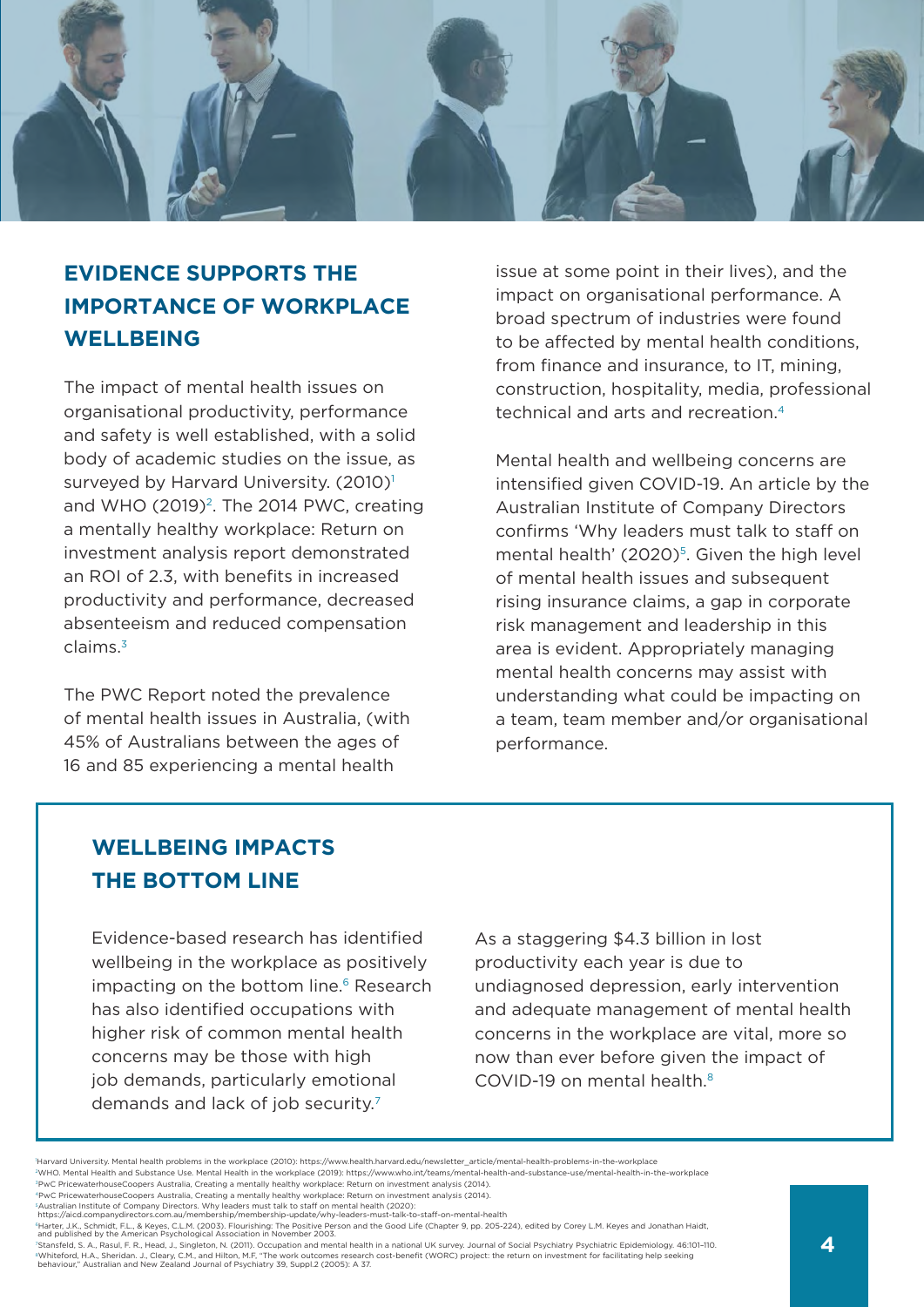# **Partnership story**



#### **EXECUTIVE COACHING AND MENTAL HEALTH & WELLBEING**

At Executive Central we have for a long time been aware of the positive impact of executive coaching on mental health and wellbeing. Our experience with our clients is well supported by the literature in the field. However we see an increasing need amongst our client groups for training and development in this area: the need to equip organisational leaders with more powerful tools to lead on wellbeing, particularly in COVID-19 times.

So we are thrilled to partner with **Mina Candalepas**, Director of Gnorizo and founder of the SPEAK<sup>®</sup> mental wellbeing program. Mina brings 25 years' experience in consulting and 20 years clinical practice to the disciplines of psychology and leadership.

Mina carries with her the same ethos of care for clients that we hold dear in Executive Central. Her commitment to genuine and authentic client care is apparent in the way she connects with and respects client needs.



**MINA CANDALEPAS** Director, GNORIZO





**Glenn Ball** [Director, Executive Central](https://executivecentral.com.au/about-us/our-team/sue-balmer/)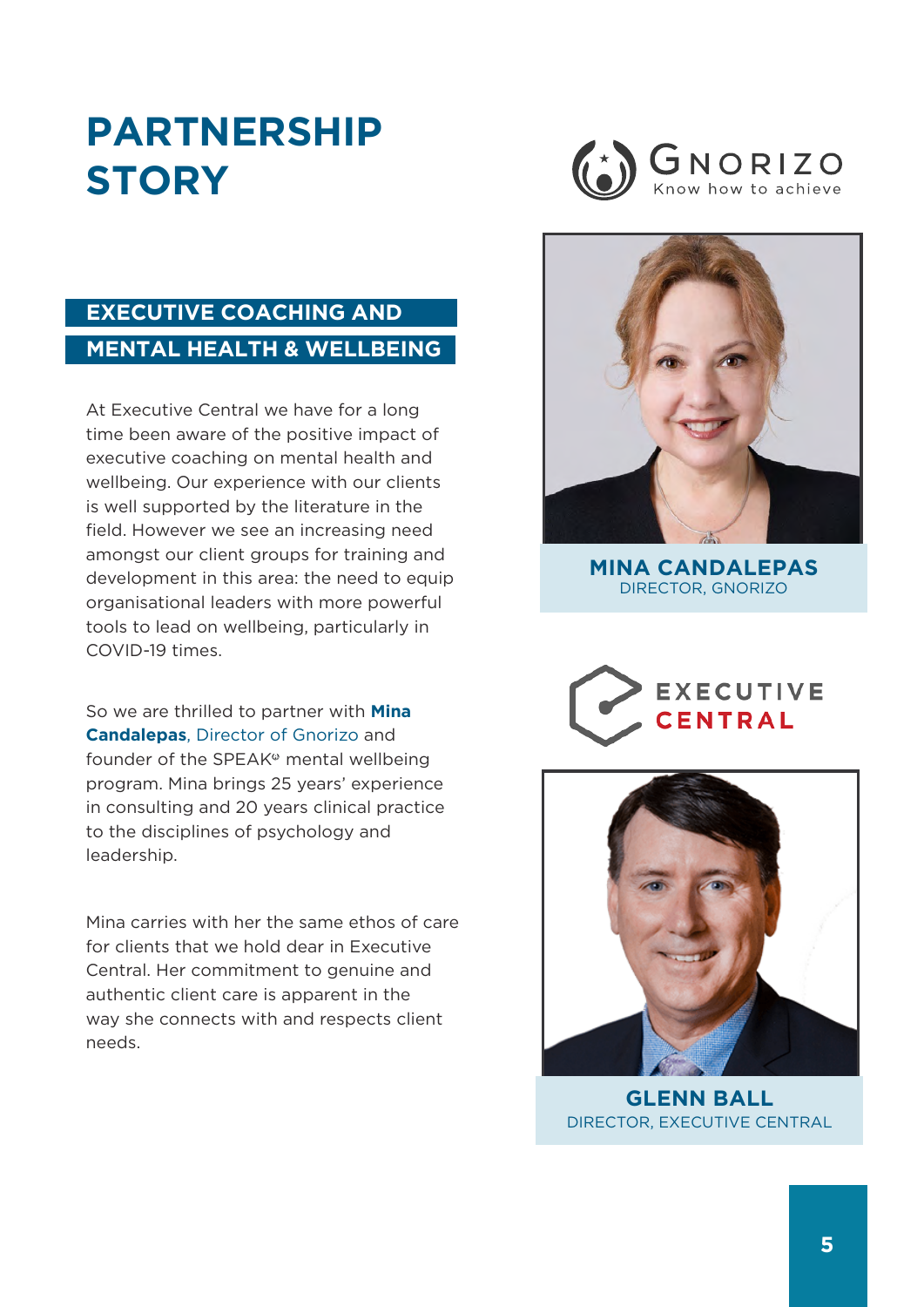### **EXECUTIVE CENTRAL COACHES**

Executive Central's partnership with Gnorizo allows for the coaching and facilitation capability to provide and upscale, SPEAK<sup>o</sup>, an evidence-based mental wellbeing program for leaders that will be transformative for all your people.

If your organisation is already passionate in individual and organisational wellbeing, we can help you translate that passion. If you are aware of gaps in this area and would simply like to find out more, as practical business-focused coaches would be pleased to talk it through with you, keeping in mind the particular context and constraints of your organisation.

*"Through my coaching experience, I've seen the identification and having to deal with mental health concerns as one of the hardest things a people leader needs to do. Not a lot of leaders are trained in looking out for the signs and what to do next. Not dealing with this can have devastating outcomes on staff and teams."*

**Glenn L. Ball | Director**